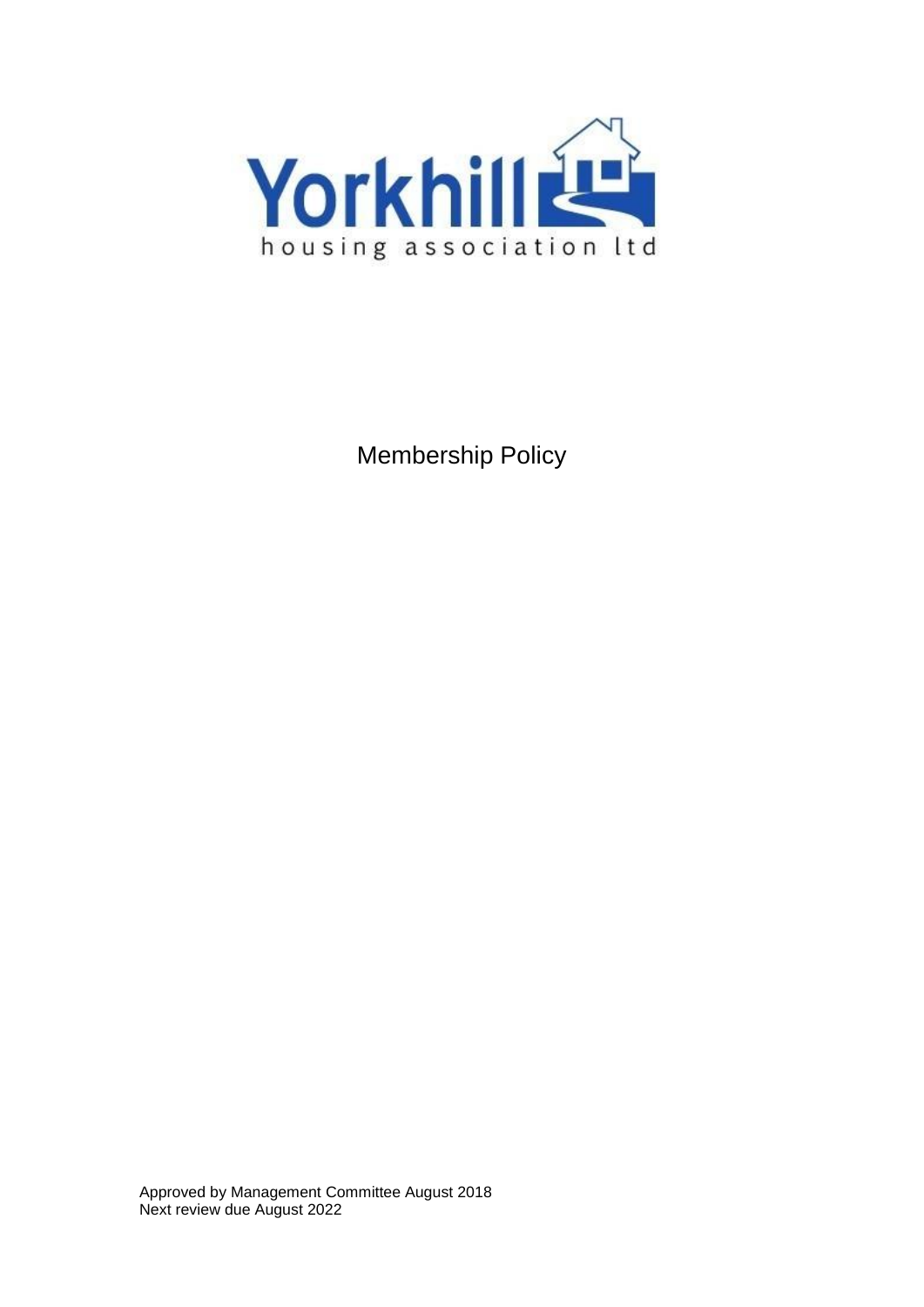# **Policy Objectives**

- To ensure compliance with the Association's formal constitution: SFHA Charitable Rules Model (Scotland) 2013
- To seek appropriate representation from the organisation's customer base
- To promote and implement the Association's commitment to local control and accountability
- To ensure compliance with the Scottish Housing Regulator's Constitutional Requirements for Registered Social Landlords

## **Risk Management**

This policy reflects the Management Committee's strategies to reduce or minimise the following risks:

- A governing body that does not include representation from local residents
- The possibility of a membership that is not community based
- Approval of membership applications that are not in the interests of the organisation

The Management Committee will monitor the administration of the policy in accordance with its governance responsibilities.

#### **1 Constitutional Requirements**

The Association is registered with the following regulatory bodies:

| <b>Scottish Housing Regulator</b>       | 10263    |
|-----------------------------------------|----------|
| <b>Financial Conduct Authority</b>      | 2302RS   |
| Scottish Government Register of Factors | PF000220 |
| Office of Scottish Charities Regulator  | SC040346 |

Since September 2015, the Association has operated within the provisions of the *SFHA Model Rules (Scotland) 2013 with charitable status*. Compliance with these Rules is a statutory requirement for YHA. This policy reflects these legal obligations and where appropriate, notes specific references to the Rules.

**1.1** A copy of the Rules will be provided to any person on request within two working days. Normally such copies will be free of charge unless a copy has been provided within the six months period prior to the request. In these circumstances, a charge of £1 will be levied to cover copying costs.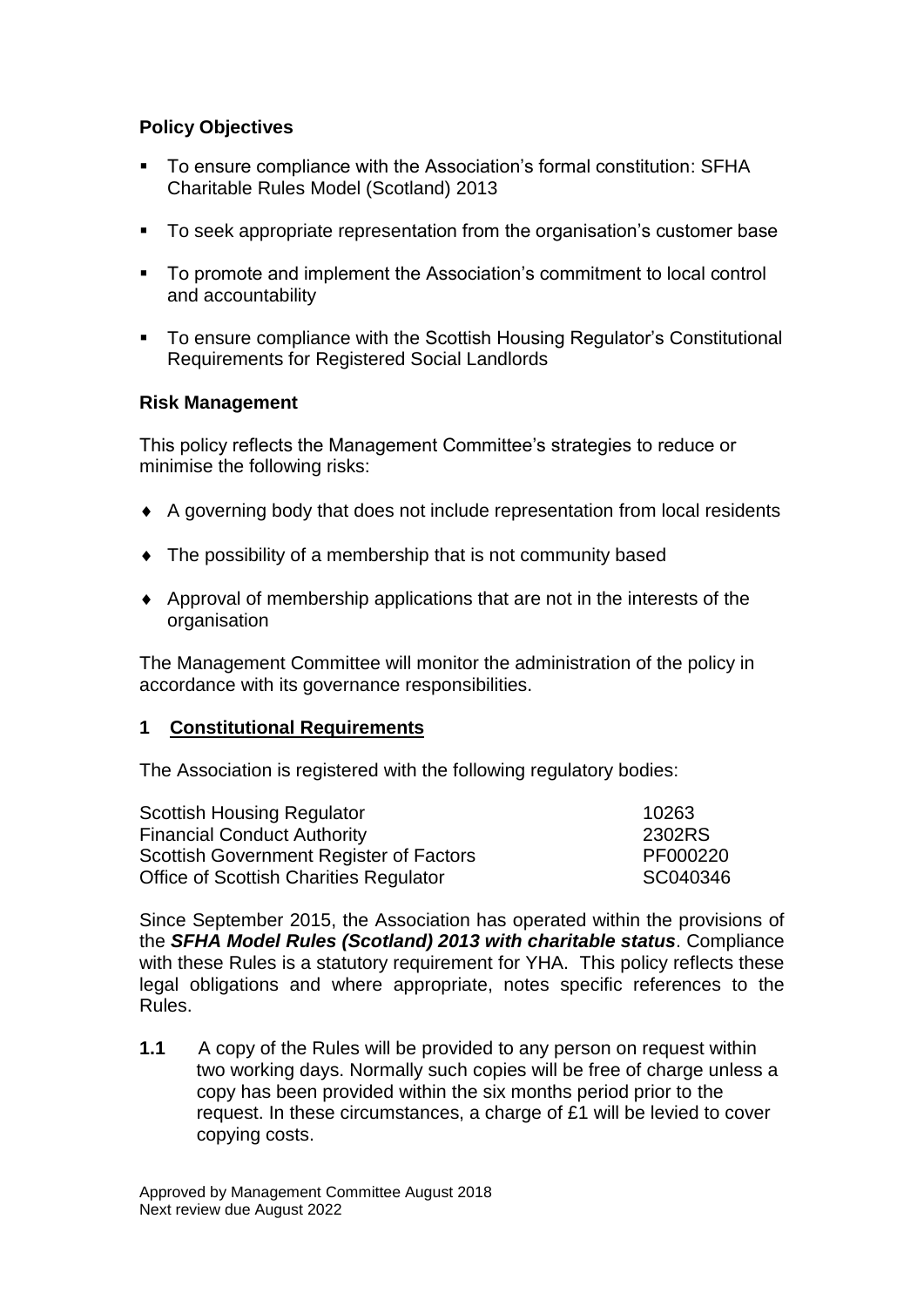- **1.2** The Association requires to hold a register of shareholders which will comprise the organisation's membership. The names of all members are available to the public through the Association's office.
- **1.3** No member shall hold more than one share in the Association **(Rule 9 )**
- **1.4** All membership applications will be considered for approval by the Association's Management Committee **(Rule 7.2 )**
- **1.5** The minimum age for all categories of membership is sixteen **(Rule 8 )**
- **1.6** The cost of membership is one pound **(Rule 7.2 )**
- **1.7** Each member's share value is for one pound. The share value remains the property of the Association even after cancellation or withdrawal of membership unless you have provided us with a nomination request to have your £1 share transferred in the event of your death. **(Rules 16 and 17.1)**
- **1.8** Shares shall carry no right to interest, dividend or bonus and shall not be held jointly. **(Rule 13 )**

# **2. The Association's Area of Operation**

The Association's area of operation is not restricted by the current rule model thus providing scope for an extension of the organisation's business activities in the future.

For the purposes of this policy, local membership will be drawn from the former Yorkhill Local Plan Area. As a guide, the undernoted boundaries will be used:

- Partick Bridge
- **Finnieston Cross**
- **River Clyde**
- **Argyle Street / Sauchiehall Street**

#### **3 Membership Eligibility**

Following consultation with the membership and in accordance with current Rules, the Management Committee has approved the following categories of members:

#### **3.1 Local Residents**

A local resident is any adult over the age of sixteen whose permanent home is within the Yorkhill area as described in the previous section.

The majority of applicants within this category will receive automatic approval.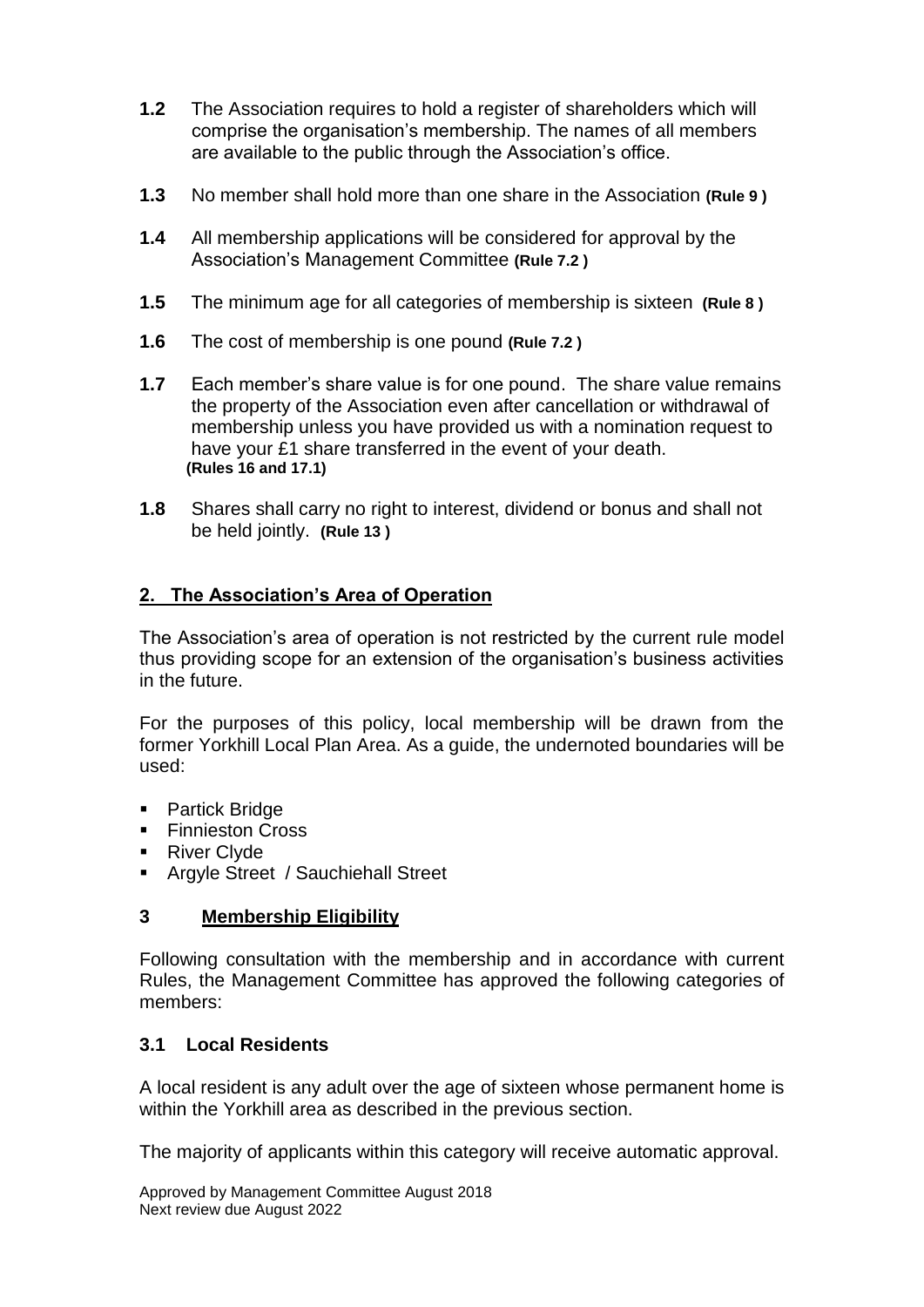Clause 3.4 of this policy sets out the circumstances where applications from local residents may not be approved.

## **3.2 New or Potential Customers**

A new or potential customer is any adult resident in a property outwith the defined local area but where there is a reasonable prospect that the property may be involved in a development or management relationship with the Association at some future date.

Applications within this category will be approved subject to confirmation of the prospect of a business relationship.

## **3.3 Other Applicants**

The Management Committee is aware that from time to time, the Association may benefit from the skills, expertise or knowledge of individuals who fall outwith the categories defined above.

Applicants within this category will require to provide appropriate references and may be required to attend an interview with the Management Committee. The Chief Executive has delegated authority to make recommendations to the governing body in respect of such applications.

## **3.4 Management Committee Approval**

In accordance with the Association's Rules, the Management Committee must formally consider all applications for membership. Decisions on approval or refusal are made within the parameters set out in this policy and are final.

Clauses 3.1 – 3.3 above provide information on the operating framework for membership eligibility and approval. However, applicants within these categories may be refused membership if:

- The Committee considers membership would be contrary to the Association's Rules or policies
- Where a conflict of interest may exist which, even allowing for a disclosure of such an interest, may adversely affect the work of the Association.
- Where the Committee considers that accepting the application would not be in the best interests of the Association.

#### **4. Applying for Membership**

The cost of membership for all categories is £1. All approved applicants will be issued with a share certificate which is non transferable.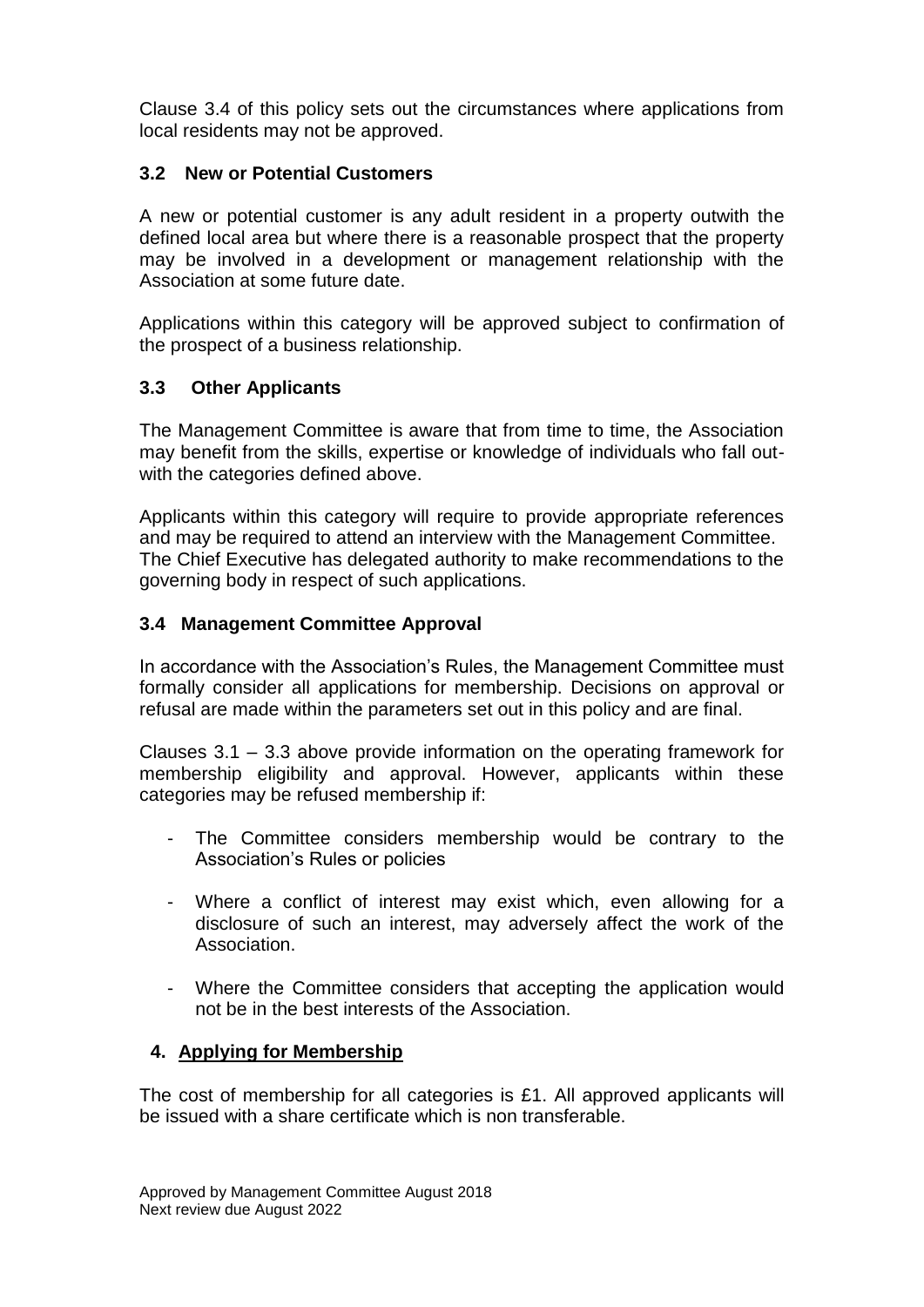Membership of the Association is valid for the lifetime of the member within the provisions of the rules as long as the person resides within the prescribed locality or is a serving member of the governing body.

Absences from home for work or holiday purposes are disregarded.

Membership application forms are available from the Association's office during normal business hours or may be downloaded from the website.

Completed forms should be returned to the Association in hard copy with the fee of £1.

Applications will be considered by the Management Committee at the first appropriate meeting following receipt of the application. No applications will be considered for approval or approved during the fourteen day period prior to the Annual General Meeting or any Special General Meeting. **(Rule 7.3)**

Local residents will almost always be granted automatic approval for membership. If there are exceptional circumstances prevailing which prevent such approval, a full explanation will be provided in writing to the applicant and recorded in the minute of the meeting.

All other categories of membership will be considered in accordance with the Association's business needs and objectives. All relevant information exchanged in the decision making process will be recorded in the minute of the meeting and applicants will be notified of the Management Committee's decision in writing within fourteen working days.

#### **5. Share Cancellations**

Shares will be cancelled when:

- A local member moves away from the area
- A non-resident member ceases to serve on the Management **Committee**
- A member dies

Cancellations will be reported to the Management Committee and recorded in the minutes of the meeting prior to the appropriate adjustment to the share registers.

Following cancellation of a membership, the share remains the property of the Association. Share certificates physically remain within the register but are inactive. Details of the cancellation are clearly recorded on the manual and electronic registers.